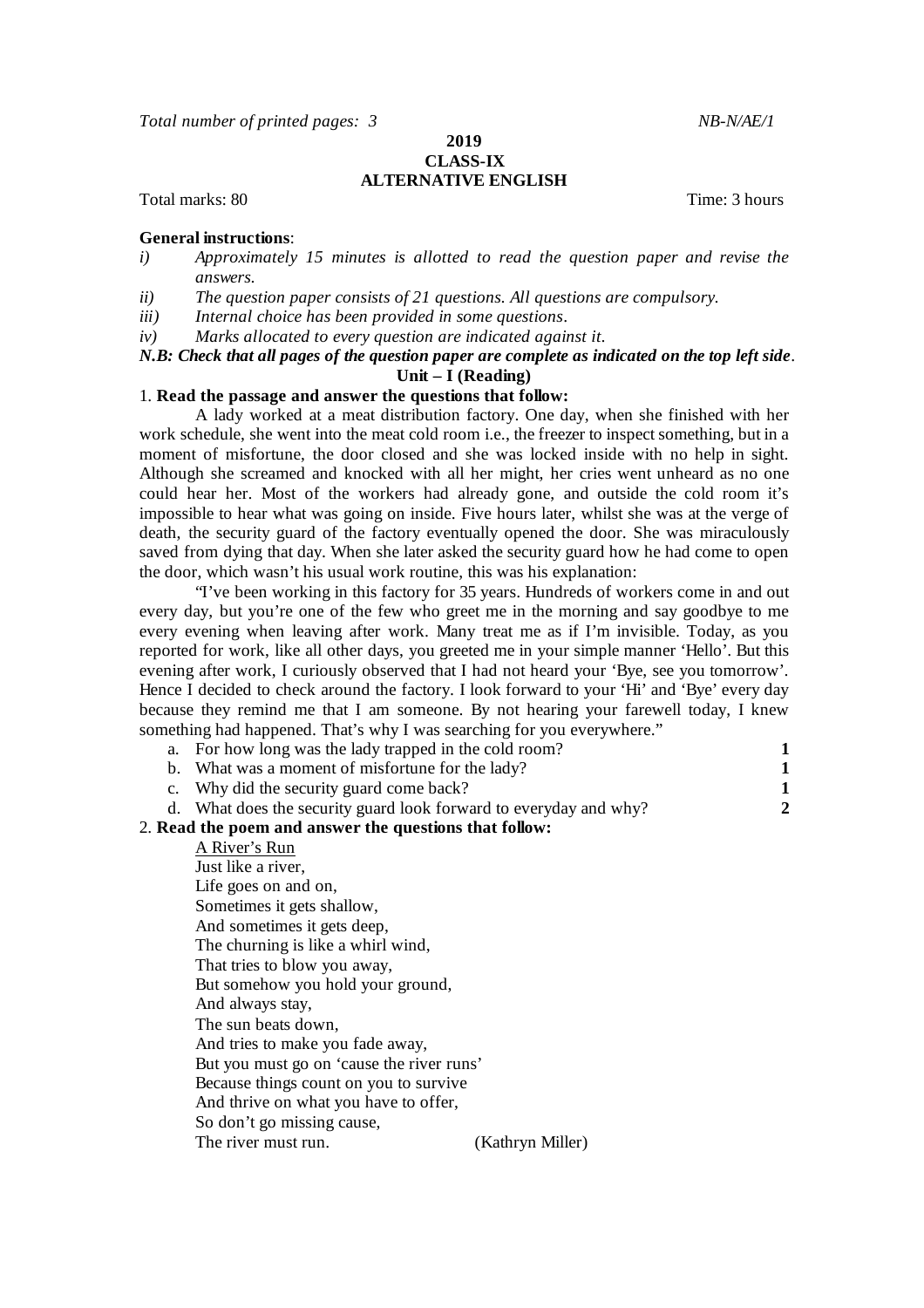|                                                                                                             | i.                                              | A. Complete the following sentences:<br>_______ is endless, just like a river                                                                                                                                                                                                                                                            |                                  | $1x3=3$        |  |  |  |
|-------------------------------------------------------------------------------------------------------------|-------------------------------------------------|------------------------------------------------------------------------------------------------------------------------------------------------------------------------------------------------------------------------------------------------------------------------------------------------------------------------------------------|----------------------------------|----------------|--|--|--|
|                                                                                                             | ii.                                             | A river has a certain flow, sometimes it gets _____ and sometimes ____                                                                                                                                                                                                                                                                   |                                  |                |  |  |  |
|                                                                                                             | 1.<br>ii.<br>iii.                               | B. State whether the following statements are true or false:<br>The river has a path that never changes.<br>Its flow is very smooth.<br>We should hold our ground during difficult times.                                                                                                                                                |                                  | $4x^{1/2} = 2$ |  |  |  |
|                                                                                                             | iv.                                             | Life has both happy and sad phases.                                                                                                                                                                                                                                                                                                      |                                  |                |  |  |  |
| Unit – II (Writing and Applied Grammar)                                                                     |                                                 |                                                                                                                                                                                                                                                                                                                                          |                                  |                |  |  |  |
|                                                                                                             |                                                 | 3. Write a story in about 100-150 words using the clues provided.<br>Yanbo-16 years old- returns after school-next door building-thick smoke from window- old<br>couple lives there- he must take immediate action.<br>4. a. Write a dialogue between two neighbours about the extreme weather condition in about<br>100-150 words.      |                                  | 6<br>6         |  |  |  |
|                                                                                                             |                                                 | <b>Or</b>                                                                                                                                                                                                                                                                                                                                |                                  |                |  |  |  |
|                                                                                                             | necessary)                                      | b. Write an article in about 100-150 words on the topic, 'Books- Our Best Companion.'<br>5. Rewrite the sentences as directed in the brackets:<br>a. Chimpanzee is an extremely intelligent animal. (Insert the suitable article wherever<br>b. You ______ have shouted at him, he is really upset. (Fill in the blanks with appropriate |                                  | $2x1=2$        |  |  |  |
|                                                                                                             | Modal.)                                         | 6. Put the following words in the right order:                                                                                                                                                                                                                                                                                           |                                  | $2x1=2$        |  |  |  |
|                                                                                                             |                                                 | a. today/I/can't/a/you/give/lift.                                                                                                                                                                                                                                                                                                        |                                  |                |  |  |  |
|                                                                                                             |                                                 | b. doing/cooking/a/course/these/I/days/am/in.                                                                                                                                                                                                                                                                                            |                                  |                |  |  |  |
|                                                                                                             |                                                 | 7. Change these sentences into reported speech:                                                                                                                                                                                                                                                                                          |                                  | $2x1=2$        |  |  |  |
| a. He said, 'I bought an X-Ray machine recently."<br>b. The labourer said, "We may come tomorrow."          |                                                 |                                                                                                                                                                                                                                                                                                                                          |                                  |                |  |  |  |
|                                                                                                             |                                                 | 8. Put commas, exclamation marks, quotation marks and apostrophes wherever                                                                                                                                                                                                                                                               |                                  |                |  |  |  |
|                                                                                                             | necessary:                                      |                                                                                                                                                                                                                                                                                                                                          |                                  | $4x^{1/2}2$    |  |  |  |
|                                                                                                             |                                                 | a. They will meet on Sunday 15 November 2019.                                                                                                                                                                                                                                                                                            |                                  |                |  |  |  |
|                                                                                                             |                                                 | b. Youve got to shift closer to your college don't you?                                                                                                                                                                                                                                                                                  |                                  |                |  |  |  |
|                                                                                                             |                                                 | Unit – III (Literature)                                                                                                                                                                                                                                                                                                                  |                                  |                |  |  |  |
| 9.                                                                                                          |                                                 | Choose the correct answer from the alternatives given:                                                                                                                                                                                                                                                                                   |                                  | $10x1=10$      |  |  |  |
|                                                                                                             |                                                 | (a) What did the two brothers take up as their permanent profession?                                                                                                                                                                                                                                                                     |                                  |                |  |  |  |
|                                                                                                             |                                                 | (i) Hunting                                                                                                                                                                                                                                                                                                                              | (ii) Trapping                    |                |  |  |  |
|                                                                                                             | (iv) Cultivating<br>(iii) Poaching              |                                                                                                                                                                                                                                                                                                                                          |                                  |                |  |  |  |
| (b) What shapes one's 'wings of fire' to attain great achievements in life according to APJ<br>Abdul Kalam? |                                                 |                                                                                                                                                                                                                                                                                                                                          |                                  |                |  |  |  |
|                                                                                                             |                                                 | (i) Creativity                                                                                                                                                                                                                                                                                                                           | (ii) Righteousness               |                |  |  |  |
|                                                                                                             |                                                 | (iii) Education                                                                                                                                                                                                                                                                                                                          | (iv) Courage                     |                |  |  |  |
|                                                                                                             |                                                 | (c) What is the utmost skill of a happy man?                                                                                                                                                                                                                                                                                             |                                  |                |  |  |  |
|                                                                                                             |                                                 | (i) Simple truth                                                                                                                                                                                                                                                                                                                         | (ii) Flattery                    |                |  |  |  |
|                                                                                                             |                                                 | (iii) Praise                                                                                                                                                                                                                                                                                                                             | $(iv)$ Envy                      |                |  |  |  |
|                                                                                                             |                                                 | (d) Who ended up marrying a princess in the story of Ivan, the fool?<br>(i) Jester                                                                                                                                                                                                                                                       | (ii) Mason                       |                |  |  |  |
|                                                                                                             | (iii) Ivan                                      |                                                                                                                                                                                                                                                                                                                                          | (iv) Devil                       |                |  |  |  |
|                                                                                                             |                                                 | (e) What is the effect of Science?                                                                                                                                                                                                                                                                                                       |                                  |                |  |  |  |
|                                                                                                             |                                                 | (i) Hinders creativity                                                                                                                                                                                                                                                                                                                   | (ii) Causes death                |                |  |  |  |
|                                                                                                             | (iii) Feeds the vulture<br>(iv) Creates goddess |                                                                                                                                                                                                                                                                                                                                          |                                  |                |  |  |  |
|                                                                                                             |                                                 | (f) How many hours did Hans walk to reach the doctor's house?                                                                                                                                                                                                                                                                            |                                  |                |  |  |  |
|                                                                                                             |                                                 | $(i)$ 5 hours<br>$(iii)$ 3 hours                                                                                                                                                                                                                                                                                                         | $(ii)$ 4 hours<br>$(iv)$ 2 hours |                |  |  |  |
|                                                                                                             |                                                 |                                                                                                                                                                                                                                                                                                                                          |                                  |                |  |  |  |